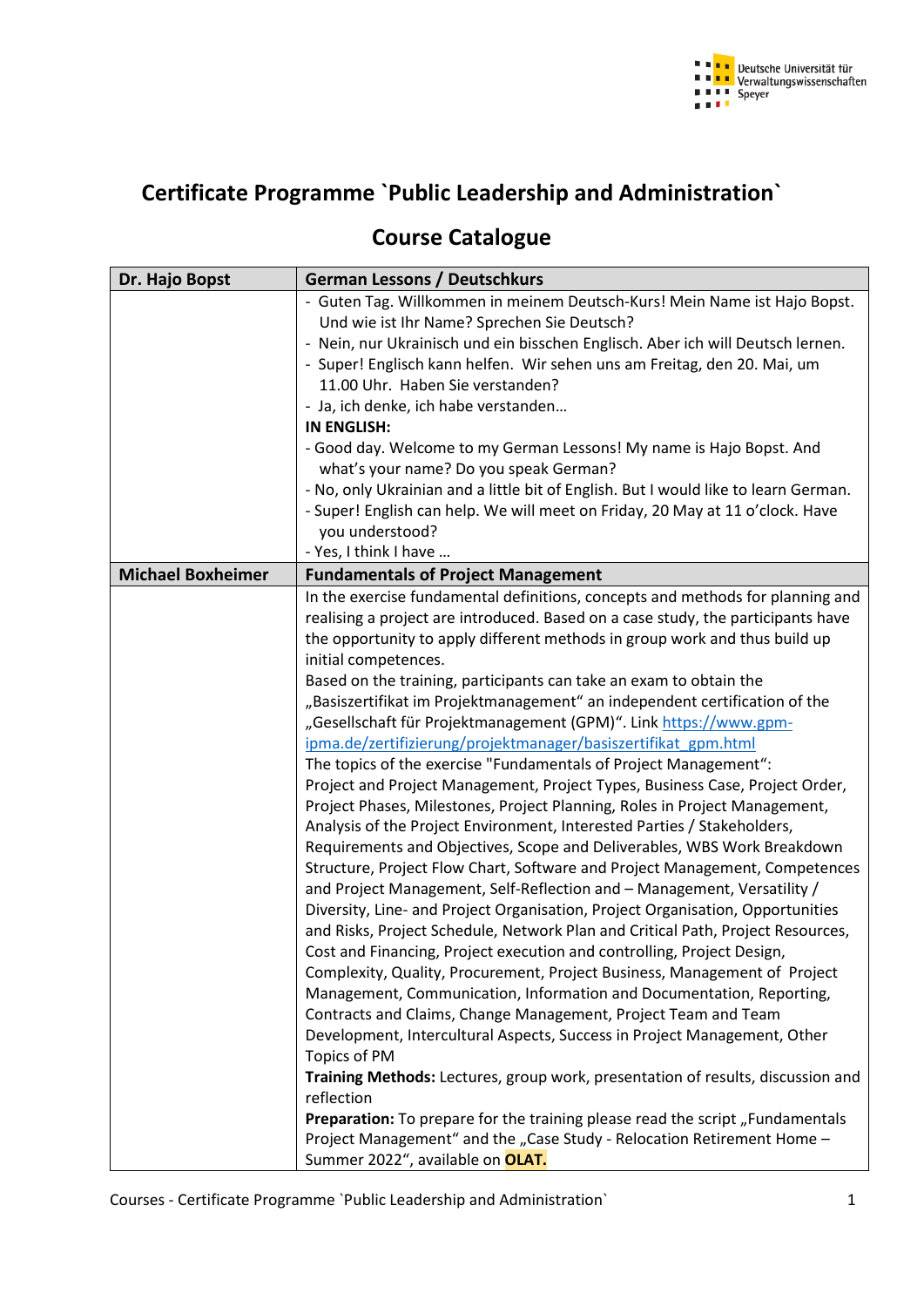

| Prof. Dr. Désirée<br><b>Christofzik</b> | <b>Comparative Public Finance and Fiscal Policy</b>                                                                                                                                                                                                                                                                                                                                                                                                                                                                                                                                                                                                                                                                                                                                                                                                                                                                                                                                                                                                                                                                                                                                                                                                                                                                                                                                                                                                                                                                                                                                                                                                                                                                                                                                                                                                                                                                                                                         |
|-----------------------------------------|-----------------------------------------------------------------------------------------------------------------------------------------------------------------------------------------------------------------------------------------------------------------------------------------------------------------------------------------------------------------------------------------------------------------------------------------------------------------------------------------------------------------------------------------------------------------------------------------------------------------------------------------------------------------------------------------------------------------------------------------------------------------------------------------------------------------------------------------------------------------------------------------------------------------------------------------------------------------------------------------------------------------------------------------------------------------------------------------------------------------------------------------------------------------------------------------------------------------------------------------------------------------------------------------------------------------------------------------------------------------------------------------------------------------------------------------------------------------------------------------------------------------------------------------------------------------------------------------------------------------------------------------------------------------------------------------------------------------------------------------------------------------------------------------------------------------------------------------------------------------------------------------------------------------------------------------------------------------------------|
|                                         | The two-day workshop provides an introduction to public finance and to the<br>basics of fiscal policy. Emphasis is placed on country-specific differences, whose<br>respective advantages and disadvantages will be discussed. On the first day, the<br>institutional setting of public revenues and expenditures as well as the<br>methodological framework for analysing the scope and structure of the public<br>sector are presented. In this context, individual country examples will be<br>examined in more detail. On the second day, selected topics will be dealt with<br>in greater detail. These include the EU budget as well as issues such as tax<br>harmonisation that are related to the European integration processes. In<br>addition, the potential effects of tax and fiscal policy measures on goals such as<br>growth, stability and the distribution of income and wealth are examined.                                                                                                                                                                                                                                                                                                                                                                                                                                                                                                                                                                                                                                                                                                                                                                                                                                                                                                                                                                                                                                                             |
| Dr. Kibreab                             | <b>Administrative Responsiveness in times of Migration</b>                                                                                                                                                                                                                                                                                                                                                                                                                                                                                                                                                                                                                                                                                                                                                                                                                                                                                                                                                                                                                                                                                                                                                                                                                                                                                                                                                                                                                                                                                                                                                                                                                                                                                                                                                                                                                                                                                                                  |
| Habtemichael<br>Gebereselassie          |                                                                                                                                                                                                                                                                                                                                                                                                                                                                                                                                                                                                                                                                                                                                                                                                                                                                                                                                                                                                                                                                                                                                                                                                                                                                                                                                                                                                                                                                                                                                                                                                                                                                                                                                                                                                                                                                                                                                                                             |
|                                         | The world is united with Ukrainian. The war has devastated infrastructures,<br>basic health, and education facilities. Many homes have been destroyed and<br>precious lives are being lost. Millions have left their homes and forced to<br>migrate. Various EU governments and countries worldwide have shown their<br>solidarity in different ways with Ukraine. Germany and many countries in EU<br>have hosted Ukrainian refugees, offered them a place to live, and established a<br>system to integrate them. Local administrations have added resources and<br>manpower & extended their working hours so that the responsiveness work<br>functions properly.<br>On the other hand, the administration in Ukraine will also require a strong<br>responsiveness strategy, effort, and mobilization of resources. The participation<br>of returnee Ukrainians in rebuilding the nation is immense. From these two<br>perspectives, this seminar will offer various inputs on how to respond to<br>migrant's needs at host countries and at the origin. The seminar will offer<br>various instruments on how the Ukrainian administration could respond to<br>returnee migrants in addressing their economic aspirations and overcoming the<br>psychological impact of the war. Ukrainian 's participation during their stay in<br>host countries and upon return is crucial in the responsiveness work.<br>Seminar goal:<br>The goal of this seminar is to familiarize participants with the necessary<br>administrative responsiveness strategies in times of migration. Through<br>discussions and case studies, participants of the seminar will be informed the<br>success stories of countries and regions in responding to migration and<br>rebuilding their nations. The seminar will also give each participant the<br>opportunity to ask oneself about the role they can play in small steps that<br>contribute to the rebuilding and renaissance of Ukraine. |
| Prof. Dr. Stefan Grohs                  | Local Government in Europe: Threats, Challenges and Opportunities                                                                                                                                                                                                                                                                                                                                                                                                                                                                                                                                                                                                                                                                                                                                                                                                                                                                                                                                                                                                                                                                                                                                                                                                                                                                                                                                                                                                                                                                                                                                                                                                                                                                                                                                                                                                                                                                                                           |
|                                         | Local Governments play an important role for the provision of public services<br>and the participation of citizens in the in most European countries. The course<br>introduces first in the varieties of local government functions, local political<br>systems and their role in central-local relations. In a second step, we will discuss<br>current challenges of the local level, e.g. fiscal stress, reforms in<br>intergovernmental relations and declining participation. Thirdly, the course                                                                                                                                                                                                                                                                                                                                                                                                                                                                                                                                                                                                                                                                                                                                                                                                                                                                                                                                                                                                                                                                                                                                                                                                                                                                                                                                                                                                                                                                       |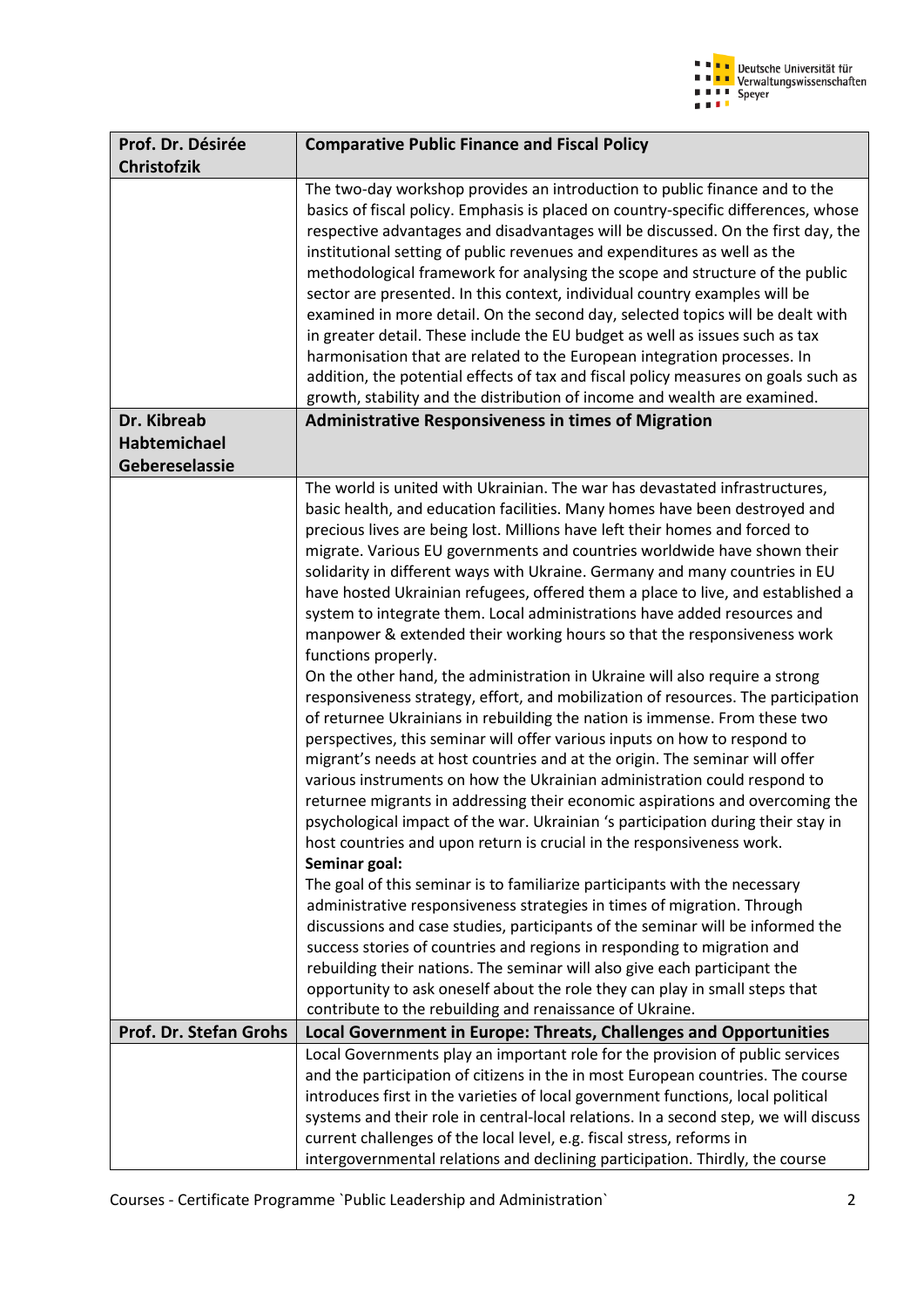| discusses the impact of European integration on local governments, e.g. the<br>funding opportunities of European cohesion policies. The aim of the course is to<br>provide relevant information for the participants to discuss the role of local<br>governments in a post-war Ukraine and to understand the opportunities of<br>European integration for the development of strong local governments.<br>Claudia Hipp/Lia<br><b>Academic Writing</b><br>Khatiashvili<br>This workshop will focus on improving your skills as an academic writer. We will<br>(re-)examine the fundamental structure of an academic paper, the academic<br>writing style, how to properly use sources, grammar, topic sentences, the<br>purpose of audience, and many other elements of academic writing. We will<br>utilize writing exercises, readings, and discussions to accomplish this task.<br>Goals: 1. To help you effectively convey your ideas in written form. 2. To<br>improve your understanding of how to properly structure your thesis. 3. To<br>enable you to proofread your own writing efficiently. 4. To provide you with<br>several useful resources and skills that you can use throughout your "writing<br>career". 5. To (hopefully) make you enjoy writing more!<br>Prof. Dr. Constanze<br>Human Rights and Fundamental Freedoms in the Jurisdiction of the<br><b>Janda</b><br><b>European Court of Justice</b><br>The European Economic Community (EEC) has been founded in the 1950s in<br>order to promote Europe-wide trade and the mobility of capital, goods, services<br>and employees. Whereas the right to mobility has been extended to all EU<br>citizens in 1992, it was not before 2000 that the Charter of Fundamental Rights<br>of the European Union has been proclaimed. The seminar "Human Rights and<br>Fundamental Freedoms in the Jurisdiction of the European Court of Justice"<br>aims at analyzing the scope and content of the European Human Rights<br>approach and at reflecting it in the context of migration law, social security law<br>and labor law.<br>The sessions will cover:<br>The Right to Equality and Non-Discrimination<br>The Right to Asylum<br>Migration and the Right to Social Security<br>Public Leadership (Elements of Leadership, Organization, Tools,<br>Dr. Carsten Jennert<br><b>Decision Making, Leading yourself/others)</b><br>The Course "Public Leadership" gives a packed and systematic overview of<br>elements, objects, methods and goals of Public Leadership. Stretching from<br>historic examples to instruments such as the operational and organizational<br>structure, management by objectives and employee surveys, it covers both<br>personal and technical aspects of Leadership. Each block will contain a short<br>theoretical introduction and various case studies based on the professional<br>experience of the lecturer in advising public authorities. Together with the<br>opportunity to discuss personal experiences the course aims to give<br>participants knowledge and impulse for further studies and professional<br>development.<br>Prof. Dr. Dr. h.c.<br><b>European Economic Integration</b><br><b>Andreas Knorr</b><br>The course "European Economic Integration" is designed to familiarize students<br>with the key economic concepts of regional blocs by example of the EEC/EU. |                                                                                 |
|--------------------------------------------------------------------------------------------------------------------------------------------------------------------------------------------------------------------------------------------------------------------------------------------------------------------------------------------------------------------------------------------------------------------------------------------------------------------------------------------------------------------------------------------------------------------------------------------------------------------------------------------------------------------------------------------------------------------------------------------------------------------------------------------------------------------------------------------------------------------------------------------------------------------------------------------------------------------------------------------------------------------------------------------------------------------------------------------------------------------------------------------------------------------------------------------------------------------------------------------------------------------------------------------------------------------------------------------------------------------------------------------------------------------------------------------------------------------------------------------------------------------------------------------------------------------------------------------------------------------------------------------------------------------------------------------------------------------------------------------------------------------------------------------------------------------------------------------------------------------------------------------------------------------------------------------------------------------------------------------------------------------------------------------------------------------------------------------------------------------------------------------------------------------------------------------------------------------------------------------------------------------------------------------------------------------------------------------------------------------------------------------------------------------------------------------------------------------------------------------------------------------------------------------------------------------------------------------------------------------------------------------------------------------------------------------------------------------------------------------------------------------------------------------------------------------------------------------------------------------------------------------------------------------------------------------------------------------------------------------------------------------------------------------------------------------------------------------------------------------------------------------------------------------------------------------------------------------------------------------------------------------------------------------------------------------------------------------------------------------------------------------|---------------------------------------------------------------------------------|
|                                                                                                                                                                                                                                                                                                                                                                                                                                                                                                                                                                                                                                                                                                                                                                                                                                                                                                                                                                                                                                                                                                                                                                                                                                                                                                                                                                                                                                                                                                                                                                                                                                                                                                                                                                                                                                                                                                                                                                                                                                                                                                                                                                                                                                                                                                                                                                                                                                                                                                                                                                                                                                                                                                                                                                                                                                                                                                                                                                                                                                                                                                                                                                                                                                                                                                                                                                                            |                                                                                 |
|                                                                                                                                                                                                                                                                                                                                                                                                                                                                                                                                                                                                                                                                                                                                                                                                                                                                                                                                                                                                                                                                                                                                                                                                                                                                                                                                                                                                                                                                                                                                                                                                                                                                                                                                                                                                                                                                                                                                                                                                                                                                                                                                                                                                                                                                                                                                                                                                                                                                                                                                                                                                                                                                                                                                                                                                                                                                                                                                                                                                                                                                                                                                                                                                                                                                                                                                                                                            |                                                                                 |
|                                                                                                                                                                                                                                                                                                                                                                                                                                                                                                                                                                                                                                                                                                                                                                                                                                                                                                                                                                                                                                                                                                                                                                                                                                                                                                                                                                                                                                                                                                                                                                                                                                                                                                                                                                                                                                                                                                                                                                                                                                                                                                                                                                                                                                                                                                                                                                                                                                                                                                                                                                                                                                                                                                                                                                                                                                                                                                                                                                                                                                                                                                                                                                                                                                                                                                                                                                                            |                                                                                 |
|                                                                                                                                                                                                                                                                                                                                                                                                                                                                                                                                                                                                                                                                                                                                                                                                                                                                                                                                                                                                                                                                                                                                                                                                                                                                                                                                                                                                                                                                                                                                                                                                                                                                                                                                                                                                                                                                                                                                                                                                                                                                                                                                                                                                                                                                                                                                                                                                                                                                                                                                                                                                                                                                                                                                                                                                                                                                                                                                                                                                                                                                                                                                                                                                                                                                                                                                                                                            |                                                                                 |
|                                                                                                                                                                                                                                                                                                                                                                                                                                                                                                                                                                                                                                                                                                                                                                                                                                                                                                                                                                                                                                                                                                                                                                                                                                                                                                                                                                                                                                                                                                                                                                                                                                                                                                                                                                                                                                                                                                                                                                                                                                                                                                                                                                                                                                                                                                                                                                                                                                                                                                                                                                                                                                                                                                                                                                                                                                                                                                                                                                                                                                                                                                                                                                                                                                                                                                                                                                                            |                                                                                 |
|                                                                                                                                                                                                                                                                                                                                                                                                                                                                                                                                                                                                                                                                                                                                                                                                                                                                                                                                                                                                                                                                                                                                                                                                                                                                                                                                                                                                                                                                                                                                                                                                                                                                                                                                                                                                                                                                                                                                                                                                                                                                                                                                                                                                                                                                                                                                                                                                                                                                                                                                                                                                                                                                                                                                                                                                                                                                                                                                                                                                                                                                                                                                                                                                                                                                                                                                                                                            |                                                                                 |
|                                                                                                                                                                                                                                                                                                                                                                                                                                                                                                                                                                                                                                                                                                                                                                                                                                                                                                                                                                                                                                                                                                                                                                                                                                                                                                                                                                                                                                                                                                                                                                                                                                                                                                                                                                                                                                                                                                                                                                                                                                                                                                                                                                                                                                                                                                                                                                                                                                                                                                                                                                                                                                                                                                                                                                                                                                                                                                                                                                                                                                                                                                                                                                                                                                                                                                                                                                                            |                                                                                 |
|                                                                                                                                                                                                                                                                                                                                                                                                                                                                                                                                                                                                                                                                                                                                                                                                                                                                                                                                                                                                                                                                                                                                                                                                                                                                                                                                                                                                                                                                                                                                                                                                                                                                                                                                                                                                                                                                                                                                                                                                                                                                                                                                                                                                                                                                                                                                                                                                                                                                                                                                                                                                                                                                                                                                                                                                                                                                                                                                                                                                                                                                                                                                                                                                                                                                                                                                                                                            |                                                                                 |
|                                                                                                                                                                                                                                                                                                                                                                                                                                                                                                                                                                                                                                                                                                                                                                                                                                                                                                                                                                                                                                                                                                                                                                                                                                                                                                                                                                                                                                                                                                                                                                                                                                                                                                                                                                                                                                                                                                                                                                                                                                                                                                                                                                                                                                                                                                                                                                                                                                                                                                                                                                                                                                                                                                                                                                                                                                                                                                                                                                                                                                                                                                                                                                                                                                                                                                                                                                                            |                                                                                 |
|                                                                                                                                                                                                                                                                                                                                                                                                                                                                                                                                                                                                                                                                                                                                                                                                                                                                                                                                                                                                                                                                                                                                                                                                                                                                                                                                                                                                                                                                                                                                                                                                                                                                                                                                                                                                                                                                                                                                                                                                                                                                                                                                                                                                                                                                                                                                                                                                                                                                                                                                                                                                                                                                                                                                                                                                                                                                                                                                                                                                                                                                                                                                                                                                                                                                                                                                                                                            |                                                                                 |
|                                                                                                                                                                                                                                                                                                                                                                                                                                                                                                                                                                                                                                                                                                                                                                                                                                                                                                                                                                                                                                                                                                                                                                                                                                                                                                                                                                                                                                                                                                                                                                                                                                                                                                                                                                                                                                                                                                                                                                                                                                                                                                                                                                                                                                                                                                                                                                                                                                                                                                                                                                                                                                                                                                                                                                                                                                                                                                                                                                                                                                                                                                                                                                                                                                                                                                                                                                                            |                                                                                 |
|                                                                                                                                                                                                                                                                                                                                                                                                                                                                                                                                                                                                                                                                                                                                                                                                                                                                                                                                                                                                                                                                                                                                                                                                                                                                                                                                                                                                                                                                                                                                                                                                                                                                                                                                                                                                                                                                                                                                                                                                                                                                                                                                                                                                                                                                                                                                                                                                                                                                                                                                                                                                                                                                                                                                                                                                                                                                                                                                                                                                                                                                                                                                                                                                                                                                                                                                                                                            |                                                                                 |
|                                                                                                                                                                                                                                                                                                                                                                                                                                                                                                                                                                                                                                                                                                                                                                                                                                                                                                                                                                                                                                                                                                                                                                                                                                                                                                                                                                                                                                                                                                                                                                                                                                                                                                                                                                                                                                                                                                                                                                                                                                                                                                                                                                                                                                                                                                                                                                                                                                                                                                                                                                                                                                                                                                                                                                                                                                                                                                                                                                                                                                                                                                                                                                                                                                                                                                                                                                                            |                                                                                 |
|                                                                                                                                                                                                                                                                                                                                                                                                                                                                                                                                                                                                                                                                                                                                                                                                                                                                                                                                                                                                                                                                                                                                                                                                                                                                                                                                                                                                                                                                                                                                                                                                                                                                                                                                                                                                                                                                                                                                                                                                                                                                                                                                                                                                                                                                                                                                                                                                                                                                                                                                                                                                                                                                                                                                                                                                                                                                                                                                                                                                                                                                                                                                                                                                                                                                                                                                                                                            |                                                                                 |
|                                                                                                                                                                                                                                                                                                                                                                                                                                                                                                                                                                                                                                                                                                                                                                                                                                                                                                                                                                                                                                                                                                                                                                                                                                                                                                                                                                                                                                                                                                                                                                                                                                                                                                                                                                                                                                                                                                                                                                                                                                                                                                                                                                                                                                                                                                                                                                                                                                                                                                                                                                                                                                                                                                                                                                                                                                                                                                                                                                                                                                                                                                                                                                                                                                                                                                                                                                                            |                                                                                 |
|                                                                                                                                                                                                                                                                                                                                                                                                                                                                                                                                                                                                                                                                                                                                                                                                                                                                                                                                                                                                                                                                                                                                                                                                                                                                                                                                                                                                                                                                                                                                                                                                                                                                                                                                                                                                                                                                                                                                                                                                                                                                                                                                                                                                                                                                                                                                                                                                                                                                                                                                                                                                                                                                                                                                                                                                                                                                                                                                                                                                                                                                                                                                                                                                                                                                                                                                                                                            |                                                                                 |
|                                                                                                                                                                                                                                                                                                                                                                                                                                                                                                                                                                                                                                                                                                                                                                                                                                                                                                                                                                                                                                                                                                                                                                                                                                                                                                                                                                                                                                                                                                                                                                                                                                                                                                                                                                                                                                                                                                                                                                                                                                                                                                                                                                                                                                                                                                                                                                                                                                                                                                                                                                                                                                                                                                                                                                                                                                                                                                                                                                                                                                                                                                                                                                                                                                                                                                                                                                                            |                                                                                 |
|                                                                                                                                                                                                                                                                                                                                                                                                                                                                                                                                                                                                                                                                                                                                                                                                                                                                                                                                                                                                                                                                                                                                                                                                                                                                                                                                                                                                                                                                                                                                                                                                                                                                                                                                                                                                                                                                                                                                                                                                                                                                                                                                                                                                                                                                                                                                                                                                                                                                                                                                                                                                                                                                                                                                                                                                                                                                                                                                                                                                                                                                                                                                                                                                                                                                                                                                                                                            |                                                                                 |
|                                                                                                                                                                                                                                                                                                                                                                                                                                                                                                                                                                                                                                                                                                                                                                                                                                                                                                                                                                                                                                                                                                                                                                                                                                                                                                                                                                                                                                                                                                                                                                                                                                                                                                                                                                                                                                                                                                                                                                                                                                                                                                                                                                                                                                                                                                                                                                                                                                                                                                                                                                                                                                                                                                                                                                                                                                                                                                                                                                                                                                                                                                                                                                                                                                                                                                                                                                                            |                                                                                 |
|                                                                                                                                                                                                                                                                                                                                                                                                                                                                                                                                                                                                                                                                                                                                                                                                                                                                                                                                                                                                                                                                                                                                                                                                                                                                                                                                                                                                                                                                                                                                                                                                                                                                                                                                                                                                                                                                                                                                                                                                                                                                                                                                                                                                                                                                                                                                                                                                                                                                                                                                                                                                                                                                                                                                                                                                                                                                                                                                                                                                                                                                                                                                                                                                                                                                                                                                                                                            |                                                                                 |
|                                                                                                                                                                                                                                                                                                                                                                                                                                                                                                                                                                                                                                                                                                                                                                                                                                                                                                                                                                                                                                                                                                                                                                                                                                                                                                                                                                                                                                                                                                                                                                                                                                                                                                                                                                                                                                                                                                                                                                                                                                                                                                                                                                                                                                                                                                                                                                                                                                                                                                                                                                                                                                                                                                                                                                                                                                                                                                                                                                                                                                                                                                                                                                                                                                                                                                                                                                                            |                                                                                 |
|                                                                                                                                                                                                                                                                                                                                                                                                                                                                                                                                                                                                                                                                                                                                                                                                                                                                                                                                                                                                                                                                                                                                                                                                                                                                                                                                                                                                                                                                                                                                                                                                                                                                                                                                                                                                                                                                                                                                                                                                                                                                                                                                                                                                                                                                                                                                                                                                                                                                                                                                                                                                                                                                                                                                                                                                                                                                                                                                                                                                                                                                                                                                                                                                                                                                                                                                                                                            |                                                                                 |
|                                                                                                                                                                                                                                                                                                                                                                                                                                                                                                                                                                                                                                                                                                                                                                                                                                                                                                                                                                                                                                                                                                                                                                                                                                                                                                                                                                                                                                                                                                                                                                                                                                                                                                                                                                                                                                                                                                                                                                                                                                                                                                                                                                                                                                                                                                                                                                                                                                                                                                                                                                                                                                                                                                                                                                                                                                                                                                                                                                                                                                                                                                                                                                                                                                                                                                                                                                                            |                                                                                 |
|                                                                                                                                                                                                                                                                                                                                                                                                                                                                                                                                                                                                                                                                                                                                                                                                                                                                                                                                                                                                                                                                                                                                                                                                                                                                                                                                                                                                                                                                                                                                                                                                                                                                                                                                                                                                                                                                                                                                                                                                                                                                                                                                                                                                                                                                                                                                                                                                                                                                                                                                                                                                                                                                                                                                                                                                                                                                                                                                                                                                                                                                                                                                                                                                                                                                                                                                                                                            |                                                                                 |
|                                                                                                                                                                                                                                                                                                                                                                                                                                                                                                                                                                                                                                                                                                                                                                                                                                                                                                                                                                                                                                                                                                                                                                                                                                                                                                                                                                                                                                                                                                                                                                                                                                                                                                                                                                                                                                                                                                                                                                                                                                                                                                                                                                                                                                                                                                                                                                                                                                                                                                                                                                                                                                                                                                                                                                                                                                                                                                                                                                                                                                                                                                                                                                                                                                                                                                                                                                                            |                                                                                 |
|                                                                                                                                                                                                                                                                                                                                                                                                                                                                                                                                                                                                                                                                                                                                                                                                                                                                                                                                                                                                                                                                                                                                                                                                                                                                                                                                                                                                                                                                                                                                                                                                                                                                                                                                                                                                                                                                                                                                                                                                                                                                                                                                                                                                                                                                                                                                                                                                                                                                                                                                                                                                                                                                                                                                                                                                                                                                                                                                                                                                                                                                                                                                                                                                                                                                                                                                                                                            |                                                                                 |
|                                                                                                                                                                                                                                                                                                                                                                                                                                                                                                                                                                                                                                                                                                                                                                                                                                                                                                                                                                                                                                                                                                                                                                                                                                                                                                                                                                                                                                                                                                                                                                                                                                                                                                                                                                                                                                                                                                                                                                                                                                                                                                                                                                                                                                                                                                                                                                                                                                                                                                                                                                                                                                                                                                                                                                                                                                                                                                                                                                                                                                                                                                                                                                                                                                                                                                                                                                                            |                                                                                 |
|                                                                                                                                                                                                                                                                                                                                                                                                                                                                                                                                                                                                                                                                                                                                                                                                                                                                                                                                                                                                                                                                                                                                                                                                                                                                                                                                                                                                                                                                                                                                                                                                                                                                                                                                                                                                                                                                                                                                                                                                                                                                                                                                                                                                                                                                                                                                                                                                                                                                                                                                                                                                                                                                                                                                                                                                                                                                                                                                                                                                                                                                                                                                                                                                                                                                                                                                                                                            |                                                                                 |
|                                                                                                                                                                                                                                                                                                                                                                                                                                                                                                                                                                                                                                                                                                                                                                                                                                                                                                                                                                                                                                                                                                                                                                                                                                                                                                                                                                                                                                                                                                                                                                                                                                                                                                                                                                                                                                                                                                                                                                                                                                                                                                                                                                                                                                                                                                                                                                                                                                                                                                                                                                                                                                                                                                                                                                                                                                                                                                                                                                                                                                                                                                                                                                                                                                                                                                                                                                                            |                                                                                 |
|                                                                                                                                                                                                                                                                                                                                                                                                                                                                                                                                                                                                                                                                                                                                                                                                                                                                                                                                                                                                                                                                                                                                                                                                                                                                                                                                                                                                                                                                                                                                                                                                                                                                                                                                                                                                                                                                                                                                                                                                                                                                                                                                                                                                                                                                                                                                                                                                                                                                                                                                                                                                                                                                                                                                                                                                                                                                                                                                                                                                                                                                                                                                                                                                                                                                                                                                                                                            |                                                                                 |
|                                                                                                                                                                                                                                                                                                                                                                                                                                                                                                                                                                                                                                                                                                                                                                                                                                                                                                                                                                                                                                                                                                                                                                                                                                                                                                                                                                                                                                                                                                                                                                                                                                                                                                                                                                                                                                                                                                                                                                                                                                                                                                                                                                                                                                                                                                                                                                                                                                                                                                                                                                                                                                                                                                                                                                                                                                                                                                                                                                                                                                                                                                                                                                                                                                                                                                                                                                                            |                                                                                 |
|                                                                                                                                                                                                                                                                                                                                                                                                                                                                                                                                                                                                                                                                                                                                                                                                                                                                                                                                                                                                                                                                                                                                                                                                                                                                                                                                                                                                                                                                                                                                                                                                                                                                                                                                                                                                                                                                                                                                                                                                                                                                                                                                                                                                                                                                                                                                                                                                                                                                                                                                                                                                                                                                                                                                                                                                                                                                                                                                                                                                                                                                                                                                                                                                                                                                                                                                                                                            |                                                                                 |
|                                                                                                                                                                                                                                                                                                                                                                                                                                                                                                                                                                                                                                                                                                                                                                                                                                                                                                                                                                                                                                                                                                                                                                                                                                                                                                                                                                                                                                                                                                                                                                                                                                                                                                                                                                                                                                                                                                                                                                                                                                                                                                                                                                                                                                                                                                                                                                                                                                                                                                                                                                                                                                                                                                                                                                                                                                                                                                                                                                                                                                                                                                                                                                                                                                                                                                                                                                                            |                                                                                 |
|                                                                                                                                                                                                                                                                                                                                                                                                                                                                                                                                                                                                                                                                                                                                                                                                                                                                                                                                                                                                                                                                                                                                                                                                                                                                                                                                                                                                                                                                                                                                                                                                                                                                                                                                                                                                                                                                                                                                                                                                                                                                                                                                                                                                                                                                                                                                                                                                                                                                                                                                                                                                                                                                                                                                                                                                                                                                                                                                                                                                                                                                                                                                                                                                                                                                                                                                                                                            |                                                                                 |
|                                                                                                                                                                                                                                                                                                                                                                                                                                                                                                                                                                                                                                                                                                                                                                                                                                                                                                                                                                                                                                                                                                                                                                                                                                                                                                                                                                                                                                                                                                                                                                                                                                                                                                                                                                                                                                                                                                                                                                                                                                                                                                                                                                                                                                                                                                                                                                                                                                                                                                                                                                                                                                                                                                                                                                                                                                                                                                                                                                                                                                                                                                                                                                                                                                                                                                                                                                                            |                                                                                 |
|                                                                                                                                                                                                                                                                                                                                                                                                                                                                                                                                                                                                                                                                                                                                                                                                                                                                                                                                                                                                                                                                                                                                                                                                                                                                                                                                                                                                                                                                                                                                                                                                                                                                                                                                                                                                                                                                                                                                                                                                                                                                                                                                                                                                                                                                                                                                                                                                                                                                                                                                                                                                                                                                                                                                                                                                                                                                                                                                                                                                                                                                                                                                                                                                                                                                                                                                                                                            |                                                                                 |
|                                                                                                                                                                                                                                                                                                                                                                                                                                                                                                                                                                                                                                                                                                                                                                                                                                                                                                                                                                                                                                                                                                                                                                                                                                                                                                                                                                                                                                                                                                                                                                                                                                                                                                                                                                                                                                                                                                                                                                                                                                                                                                                                                                                                                                                                                                                                                                                                                                                                                                                                                                                                                                                                                                                                                                                                                                                                                                                                                                                                                                                                                                                                                                                                                                                                                                                                                                                            |                                                                                 |
|                                                                                                                                                                                                                                                                                                                                                                                                                                                                                                                                                                                                                                                                                                                                                                                                                                                                                                                                                                                                                                                                                                                                                                                                                                                                                                                                                                                                                                                                                                                                                                                                                                                                                                                                                                                                                                                                                                                                                                                                                                                                                                                                                                                                                                                                                                                                                                                                                                                                                                                                                                                                                                                                                                                                                                                                                                                                                                                                                                                                                                                                                                                                                                                                                                                                                                                                                                                            |                                                                                 |
|                                                                                                                                                                                                                                                                                                                                                                                                                                                                                                                                                                                                                                                                                                                                                                                                                                                                                                                                                                                                                                                                                                                                                                                                                                                                                                                                                                                                                                                                                                                                                                                                                                                                                                                                                                                                                                                                                                                                                                                                                                                                                                                                                                                                                                                                                                                                                                                                                                                                                                                                                                                                                                                                                                                                                                                                                                                                                                                                                                                                                                                                                                                                                                                                                                                                                                                                                                                            |                                                                                 |
|                                                                                                                                                                                                                                                                                                                                                                                                                                                                                                                                                                                                                                                                                                                                                                                                                                                                                                                                                                                                                                                                                                                                                                                                                                                                                                                                                                                                                                                                                                                                                                                                                                                                                                                                                                                                                                                                                                                                                                                                                                                                                                                                                                                                                                                                                                                                                                                                                                                                                                                                                                                                                                                                                                                                                                                                                                                                                                                                                                                                                                                                                                                                                                                                                                                                                                                                                                                            |                                                                                 |
|                                                                                                                                                                                                                                                                                                                                                                                                                                                                                                                                                                                                                                                                                                                                                                                                                                                                                                                                                                                                                                                                                                                                                                                                                                                                                                                                                                                                                                                                                                                                                                                                                                                                                                                                                                                                                                                                                                                                                                                                                                                                                                                                                                                                                                                                                                                                                                                                                                                                                                                                                                                                                                                                                                                                                                                                                                                                                                                                                                                                                                                                                                                                                                                                                                                                                                                                                                                            |                                                                                 |
|                                                                                                                                                                                                                                                                                                                                                                                                                                                                                                                                                                                                                                                                                                                                                                                                                                                                                                                                                                                                                                                                                                                                                                                                                                                                                                                                                                                                                                                                                                                                                                                                                                                                                                                                                                                                                                                                                                                                                                                                                                                                                                                                                                                                                                                                                                                                                                                                                                                                                                                                                                                                                                                                                                                                                                                                                                                                                                                                                                                                                                                                                                                                                                                                                                                                                                                                                                                            |                                                                                 |
|                                                                                                                                                                                                                                                                                                                                                                                                                                                                                                                                                                                                                                                                                                                                                                                                                                                                                                                                                                                                                                                                                                                                                                                                                                                                                                                                                                                                                                                                                                                                                                                                                                                                                                                                                                                                                                                                                                                                                                                                                                                                                                                                                                                                                                                                                                                                                                                                                                                                                                                                                                                                                                                                                                                                                                                                                                                                                                                                                                                                                                                                                                                                                                                                                                                                                                                                                                                            |                                                                                 |
|                                                                                                                                                                                                                                                                                                                                                                                                                                                                                                                                                                                                                                                                                                                                                                                                                                                                                                                                                                                                                                                                                                                                                                                                                                                                                                                                                                                                                                                                                                                                                                                                                                                                                                                                                                                                                                                                                                                                                                                                                                                                                                                                                                                                                                                                                                                                                                                                                                                                                                                                                                                                                                                                                                                                                                                                                                                                                                                                                                                                                                                                                                                                                                                                                                                                                                                                                                                            |                                                                                 |
|                                                                                                                                                                                                                                                                                                                                                                                                                                                                                                                                                                                                                                                                                                                                                                                                                                                                                                                                                                                                                                                                                                                                                                                                                                                                                                                                                                                                                                                                                                                                                                                                                                                                                                                                                                                                                                                                                                                                                                                                                                                                                                                                                                                                                                                                                                                                                                                                                                                                                                                                                                                                                                                                                                                                                                                                                                                                                                                                                                                                                                                                                                                                                                                                                                                                                                                                                                                            |                                                                                 |
|                                                                                                                                                                                                                                                                                                                                                                                                                                                                                                                                                                                                                                                                                                                                                                                                                                                                                                                                                                                                                                                                                                                                                                                                                                                                                                                                                                                                                                                                                                                                                                                                                                                                                                                                                                                                                                                                                                                                                                                                                                                                                                                                                                                                                                                                                                                                                                                                                                                                                                                                                                                                                                                                                                                                                                                                                                                                                                                                                                                                                                                                                                                                                                                                                                                                                                                                                                                            |                                                                                 |
|                                                                                                                                                                                                                                                                                                                                                                                                                                                                                                                                                                                                                                                                                                                                                                                                                                                                                                                                                                                                                                                                                                                                                                                                                                                                                                                                                                                                                                                                                                                                                                                                                                                                                                                                                                                                                                                                                                                                                                                                                                                                                                                                                                                                                                                                                                                                                                                                                                                                                                                                                                                                                                                                                                                                                                                                                                                                                                                                                                                                                                                                                                                                                                                                                                                                                                                                                                                            |                                                                                 |
|                                                                                                                                                                                                                                                                                                                                                                                                                                                                                                                                                                                                                                                                                                                                                                                                                                                                                                                                                                                                                                                                                                                                                                                                                                                                                                                                                                                                                                                                                                                                                                                                                                                                                                                                                                                                                                                                                                                                                                                                                                                                                                                                                                                                                                                                                                                                                                                                                                                                                                                                                                                                                                                                                                                                                                                                                                                                                                                                                                                                                                                                                                                                                                                                                                                                                                                                                                                            |                                                                                 |
|                                                                                                                                                                                                                                                                                                                                                                                                                                                                                                                                                                                                                                                                                                                                                                                                                                                                                                                                                                                                                                                                                                                                                                                                                                                                                                                                                                                                                                                                                                                                                                                                                                                                                                                                                                                                                                                                                                                                                                                                                                                                                                                                                                                                                                                                                                                                                                                                                                                                                                                                                                                                                                                                                                                                                                                                                                                                                                                                                                                                                                                                                                                                                                                                                                                                                                                                                                                            |                                                                                 |
|                                                                                                                                                                                                                                                                                                                                                                                                                                                                                                                                                                                                                                                                                                                                                                                                                                                                                                                                                                                                                                                                                                                                                                                                                                                                                                                                                                                                                                                                                                                                                                                                                                                                                                                                                                                                                                                                                                                                                                                                                                                                                                                                                                                                                                                                                                                                                                                                                                                                                                                                                                                                                                                                                                                                                                                                                                                                                                                                                                                                                                                                                                                                                                                                                                                                                                                                                                                            | After an introduction to the main principles of the economic theory of regional |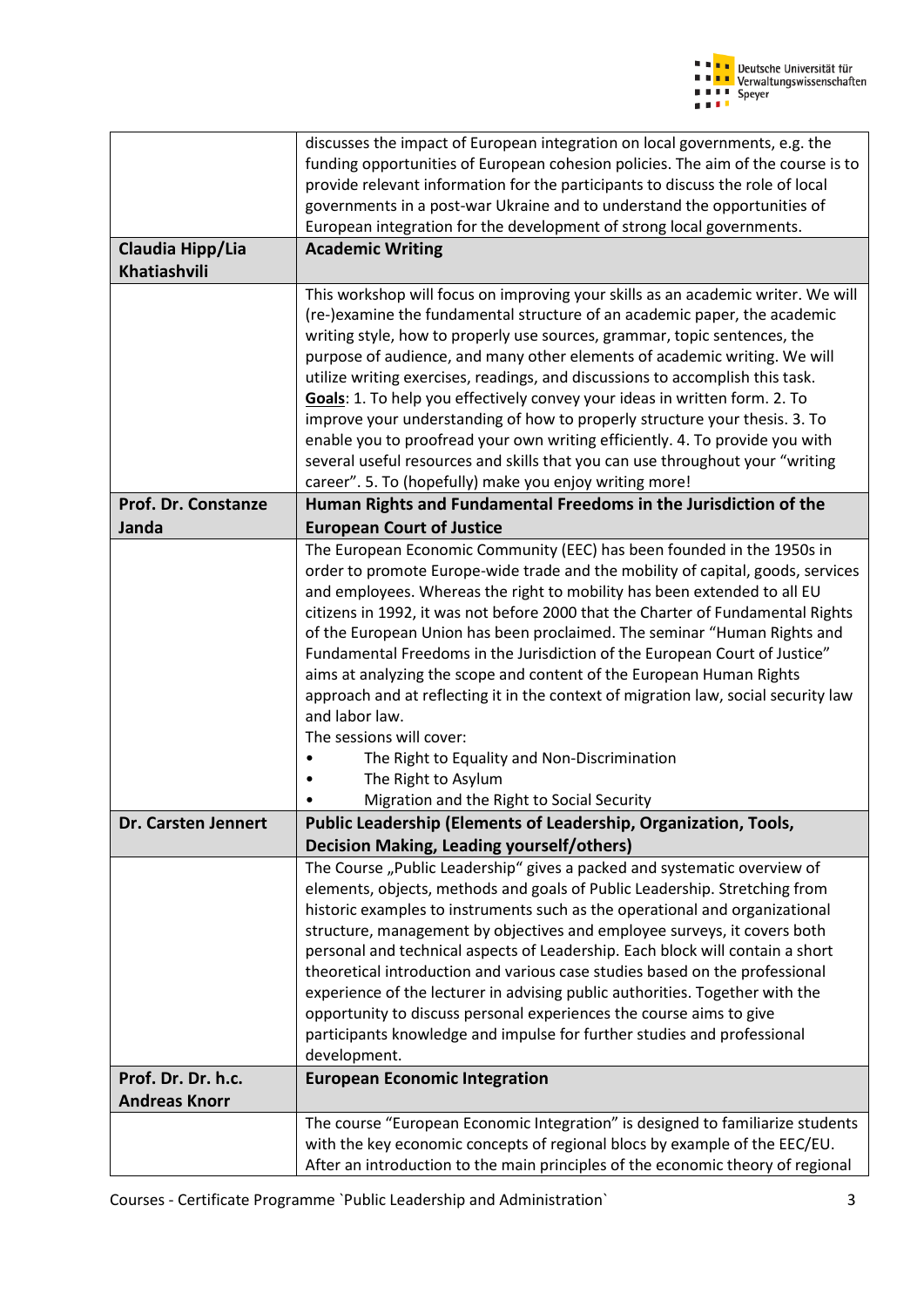

|                        | integration, the course is dedicated to select aspects of the EEC/EU's                |
|------------------------|---------------------------------------------------------------------------------------|
|                        | integration process to identify and to explain it major successes, failures, and      |
|                        | challenges ahead.                                                                     |
|                        | In order to achieve these learning outcomes, the course is divided into two           |
|                        | parts. Lecture-based Part A is conceived as a general introduction to the             |
|                        | economics of regional integration. In Part B, students will be assigned topics for    |
|                        | presentation on the principal policy areas in the framework of the EU's               |
|                        | economic integration process which will be discussed in class. Topics will be         |
|                        | assigned to individual students or as group work in the first session of the          |
|                        | course.                                                                               |
| Prof. Dr. Sanja Korać/ | <b>Public Performance Management</b>                                                  |
|                        |                                                                                       |
| Sarah Müller           |                                                                                       |
|                        | The Seminar "Public Performance Management" will focus on the concept of              |
|                        | performance in the public sector, on performance measurement, and the                 |
|                        | design of effective performance management systems. You will also learn about         |
|                        | different types of performance-based budgeting systems, the potential and the         |
|                        | pitfalls of benchmarking, and discover why public managers and politicians use        |
|                        | performance information (and why not).                                                |
| Prof. Dr. Sanja Korać/ | <b>Strategic Change Management</b>                                                    |
| Sarah Müller           |                                                                                       |
|                        | In the Seminar "Strategic Change Management in the Public Sector" you                 |
|                        |                                                                                       |
|                        | will learn about the foundations of change and strategic change                       |
|                        | management, the role of structure and culture of public sector                        |
|                        | organizations for strategic change, and about actors and partners for                 |
|                        | change. The second part of the Seminar will focus on strategy                         |
|                        | development, route mapping, and tools and techniques for change. The                  |
|                        |                                                                                       |
|                        | conceptual foundations will be accompanied by the discussion of and                   |
|                        | reflection on different (international, cross-policy) cases of strategic              |
|                        | change in the public sector.                                                          |
| Dr. Adam Krzywon       | <b>European Principles on Civil Service</b>                                           |
|                        | The seminar will focus on the most important principles of civil service in           |
|                        | Europe. It will examine multiple legal mechanisms that guarantee the integrity,       |
|                        | professionality, objectivity and impartiality of the civil servants. Also, during the |
|                        | seminar, the interrelations between these principles and the right to good            |
|                        | administration will be analysed. The relevant sources will be constitutional and      |
|                        | administrative laws of selected European countries, EU law and Council of             |
|                        | Europe documents, such as recommendations on codes of conduct and on the              |
|                        | status of public officials in Europe.                                                 |
|                        |                                                                                       |
| Dr. Kai Masser         | Decision Making in Public Administration: Benefit and Cost-Benefit                    |
|                        | <b>Analysis</b>                                                                       |
|                        | The instruments of cost-benefit analysis and utility analysis are presented on        |
|                        | the basis of concrete examples. Each analysis is based on real data.                  |
|                        | Utility Analysis: After air traffic (not only) in Germany has come to an almost       |
|                        | complete standstill in the course of the measures to combat the Corona                |
|                        | pandemic, the question arises as to how things should "continue" after Corona         |
|                        | with many of the medium-sized and smaller regional airports. In addition, the         |
|                        | discussion about climate change raises the question of the extent to which            |
|                        | domestic or short-haul flights will still be (politically) accepted in the future.    |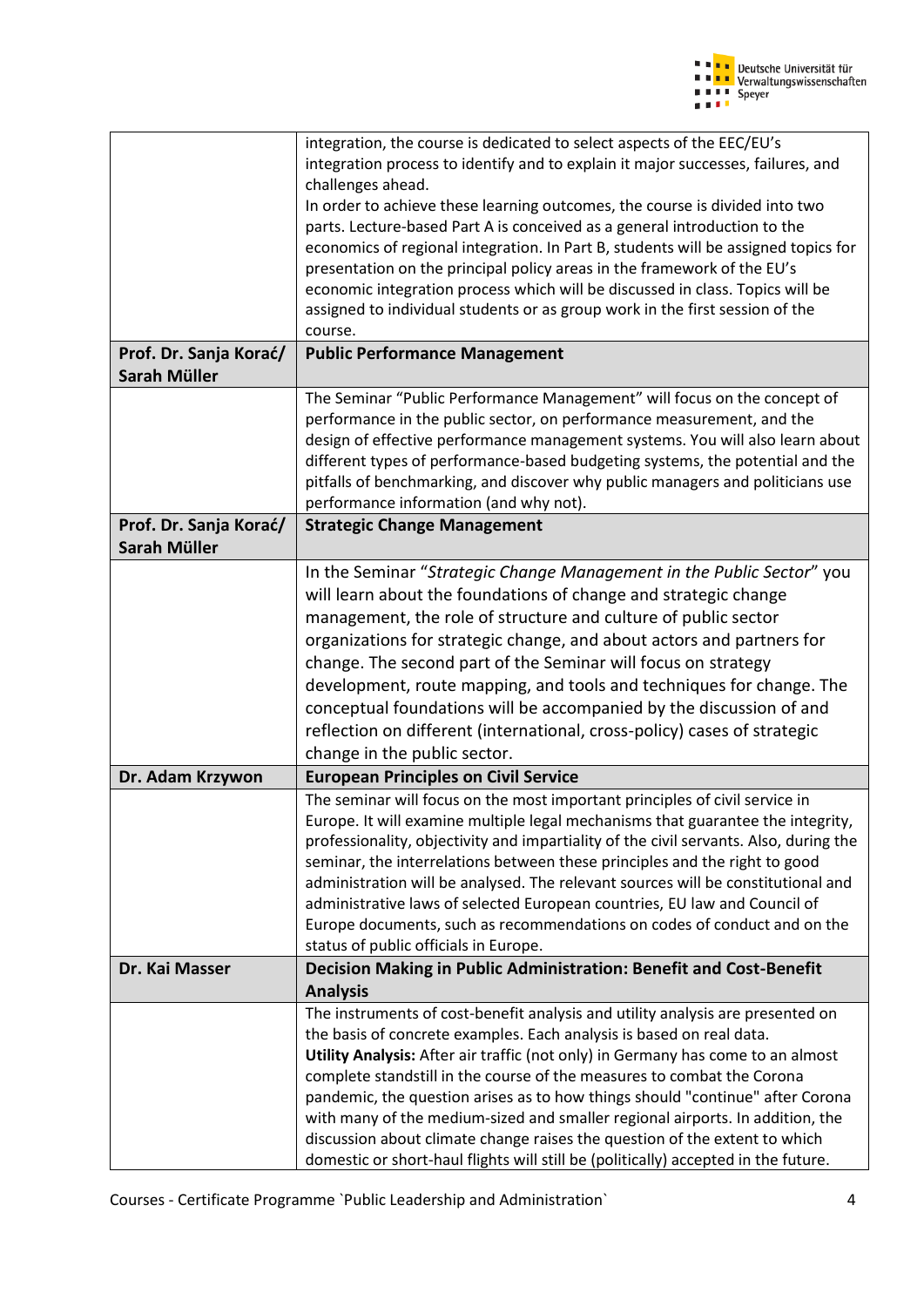

|                          | Within the scope of the course, it will be examined which solutions (continued                                                                            |
|--------------------------|-----------------------------------------------------------------------------------------------------------------------------------------------------------|
|                          | operation, closure of the airport and diversification scenario) exist for two                                                                             |
|                          | fictional, but real locations, Northeast and Southwest.                                                                                                   |
|                          | Cost-Benefit Analysis: A economic analysis of Corona measures tries to                                                                                    |
|                          | determine whether costs exceed benefits, or vice versa. In the case of Corona                                                                             |
|                          | measures, this means is "doing" (tightening, lockdown) or not doing ("Freedom-                                                                            |
|                          | Day") the better alternative. Of course, between the extreme positions of                                                                                 |
|                          | "Freedom-Day" and "Zero-Covid" there is a wide spectrum of graded alternative                                                                             |
|                          | actions. However, if the wrong alternative is chosen, there is a risk of welfare                                                                          |
|                          | losses from an economic point of view. The success of the Anti-Corona-                                                                                    |
|                          | Strategies of eight countries are analyzed: Ukraine, Georgia, Hungary,                                                                                    |
|                          | Lithuania, Poland, Italy, Sweden and Germany.                                                                                                             |
| Prof. Dr. Linda          | <b>Storytelling in Business Settings</b>                                                                                                                  |
| Mory/Dr. Rolf Ziegler    |                                                                                                                                                           |
|                          | What this sandwich has to do with storytelling, you will find out in our joint                                                                            |
|                          | workshop "STORYTELLING as part of management tasks - a joint workshop to                                                                                  |
|                          | understand the concept and try it out yourself". The term "narrative" or                                                                                  |
|                          | "storytelling" is on everyone's lips. It is about meaningful stories that the                                                                             |
|                          | recipients want to reach on an emotional level. Both in the private sector and in                                                                         |
|                          | politics and administration, those who tell the best stories and are authentic                                                                            |
|                          | will be successful. Especially for women in a men dominated environment,                                                                                  |
|                          | storytelling can be crucial for success.                                                                                                                  |
|                          | Methodology/Didactics: Workshop character with individual input sessions and                                                                              |
| Prof. Dr. Dr. h.c. Karl- | exercises (in groups).<br>Democracy and Rule of Law as Fundamental Values of the European                                                                 |
|                          |                                                                                                                                                           |
|                          |                                                                                                                                                           |
| <b>Peter Sommermann</b>  | <b>Union</b>                                                                                                                                              |
|                          | For some time now, the European Union has seen itself as a union of values.                                                                               |
|                          | Article 2 of the Treaty on European Union lists democracy and the rule of law                                                                             |
|                          | among the fundamental values of the European Union. Both principles have                                                                                  |
|                          | developed dynamically over time. Even if different variations of democracy and                                                                            |
|                          | a different scope of the concept of the rule of law can be observed in the                                                                                |
|                          | Member States of the European Union, so far there has been rapid agreement                                                                                |
|                          | on the core content of both concepts. The case law of the European Court of                                                                               |
|                          | Justice has further concretised a common European understanding of both                                                                                   |
|                          | concepts. More recently, however, individual member states have questioned                                                                                |
|                          | essential elements of both principles, which has led to new challenges for                                                                                |
|                          | European integration policy.                                                                                                                              |
|                          | The course aims to discuss the conceptualisation of democracy and the rule of<br>law in a comparative perspective, to elaborate common European standards |
|                          | that are also essential for the accession of new states to the European Union,                                                                            |
|                          | and to discuss the guarantee and enforcement of both principles in the Union.                                                                             |
| Prof. Dr. Ulrich         | <b>Reconstructing Ukraine - Lessons from West-German Experiences from</b>                                                                                 |
| <b>Stelkens</b>          | the Post-War Period and the Reunification Process?                                                                                                        |
|                          | In this workshop we will discuss, if and how (West-)German experiences from                                                                               |
|                          | the post-war period (1945 $-$ 1960) and the reunification with the former                                                                                 |
|                          | German Democratic Republic (1989 - 1995) may be of help for the                                                                                           |
|                          | reconstruction of the Ukraine despite the completely different historical,                                                                                |
|                          | cultural and social contexts. We may discuss German positive and negative                                                                                 |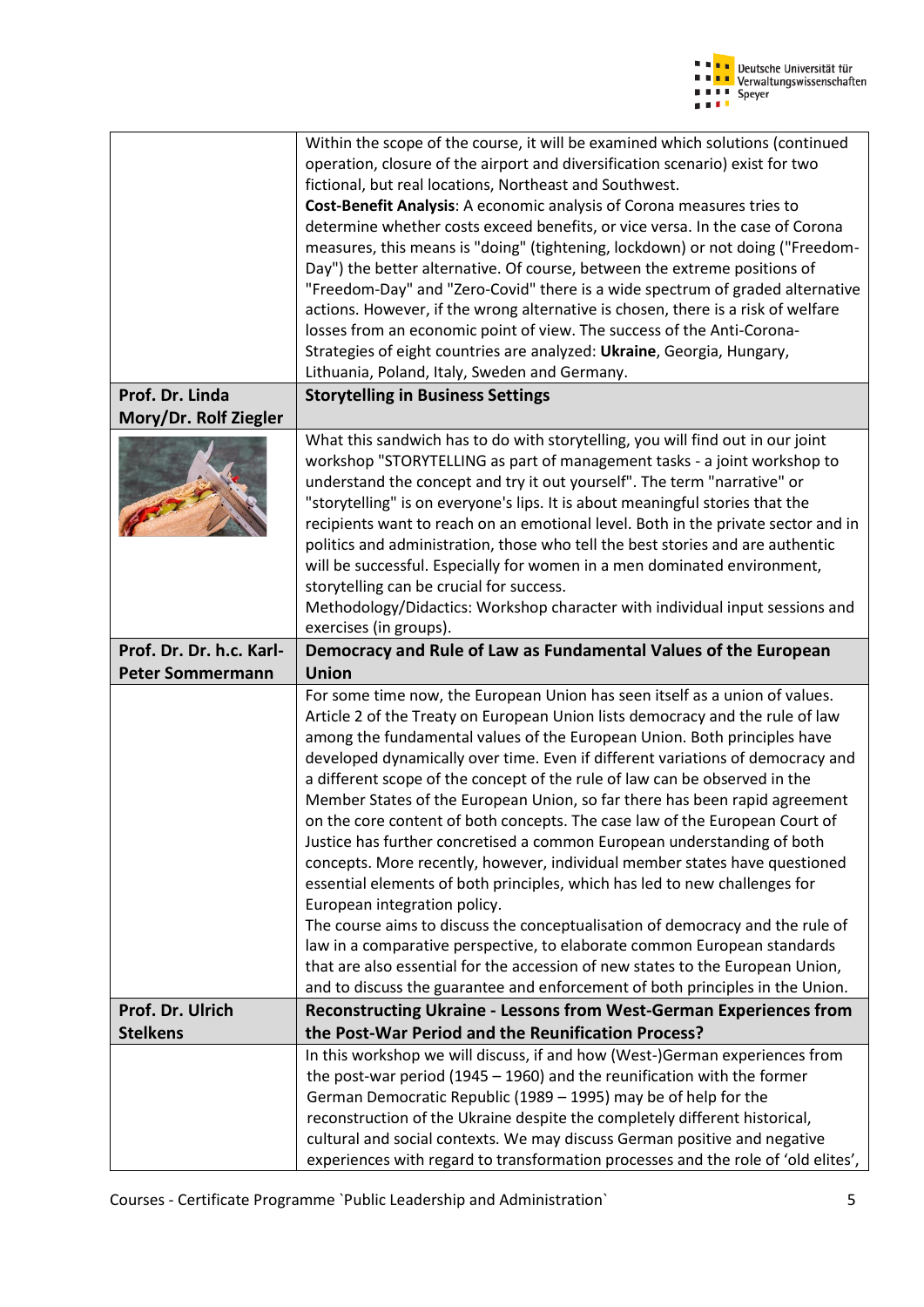

|                                                                   | the financing of the reconstruction by 'burden-sharing-systems', the                                                                                                                                                                                                                                                                                                                                                                                                                                                                                                                                                                                                                                                                                                                                                                                                                                                                                                                                                                                                                                                                                                                                                                                                                                                                                                                                                                                                                                                                                                                                                                                                                                                        |
|-------------------------------------------------------------------|-----------------------------------------------------------------------------------------------------------------------------------------------------------------------------------------------------------------------------------------------------------------------------------------------------------------------------------------------------------------------------------------------------------------------------------------------------------------------------------------------------------------------------------------------------------------------------------------------------------------------------------------------------------------------------------------------------------------------------------------------------------------------------------------------------------------------------------------------------------------------------------------------------------------------------------------------------------------------------------------------------------------------------------------------------------------------------------------------------------------------------------------------------------------------------------------------------------------------------------------------------------------------------------------------------------------------------------------------------------------------------------------------------------------------------------------------------------------------------------------------------------------------------------------------------------------------------------------------------------------------------------------------------------------------------------------------------------------------------|
|                                                                   | organization of debris removal and urban planning, war victim care solutions                                                                                                                                                                                                                                                                                                                                                                                                                                                                                                                                                                                                                                                                                                                                                                                                                                                                                                                                                                                                                                                                                                                                                                                                                                                                                                                                                                                                                                                                                                                                                                                                                                                |
|                                                                   | and ways (not) to deal with post-traumatic stress, gender equality in post-war                                                                                                                                                                                                                                                                                                                                                                                                                                                                                                                                                                                                                                                                                                                                                                                                                                                                                                                                                                                                                                                                                                                                                                                                                                                                                                                                                                                                                                                                                                                                                                                                                                              |
|                                                                   | societies, etc.                                                                                                                                                                                                                                                                                                                                                                                                                                                                                                                                                                                                                                                                                                                                                                                                                                                                                                                                                                                                                                                                                                                                                                                                                                                                                                                                                                                                                                                                                                                                                                                                                                                                                                             |
| Prof. Dr. Ulrich                                                  | Good Administration and the Council of Europe - Standard Setting and                                                                                                                                                                                                                                                                                                                                                                                                                                                                                                                                                                                                                                                                                                                                                                                                                                                                                                                                                                                                                                                                                                                                                                                                                                                                                                                                                                                                                                                                                                                                                                                                                                                        |
| <b>Stelkens</b>                                                   | <b>Relevance</b>                                                                                                                                                                                                                                                                                                                                                                                                                                                                                                                                                                                                                                                                                                                                                                                                                                                                                                                                                                                                                                                                                                                                                                                                                                                                                                                                                                                                                                                                                                                                                                                                                                                                                                            |
|                                                                   | In this two-day workshop we will explore the evolution, the content, the<br>functions, the effectiveness and the possibilities of enforcing the pan-European<br>principles of good administration. These principles are expressed in the rich<br>trove of international conventions of the Council of Europe (CoE),<br>recommendations of the Committee of Ministers of the CoE, resolutions of its<br>other various bodies (such as the Venice Commission) and the case law of the<br>European Court of Human Rights (ECtHR). These sources often refer to and<br>build upon each other. They from a 'coherent whole', specifying as a 'package'<br>of concrete legal requirements for the administrative law of the CoE Member<br>States in order to legitimize administrative action and to ensure the respect of<br>the rule of law and individual rights by the administration. Their development is<br>the result of the CoE Member States' common historical experience with regard<br>to the requirements of a 'good' administrative law. Building on this, we will look<br>at the content and function of the different pan-European general principles of<br>good administration topic by topic. This may serve as background information<br>for examining whether and to what extent the existing Ukrainian legal order<br>and administrative practice meet these standards. This is of relevance because<br>the pan-European general legal principles of good administration 'as a package'<br>are also an expression of general principles of Union law. Thus, their effective<br>implementation within the Ukrainian legal order may be considered as a crucial<br>element in the EU membership negotiations. |
| Prof. Dr. Colette                                                 | <b>Participation and Interest Mediation in Comparative Perspective</b>                                                                                                                                                                                                                                                                                                                                                                                                                                                                                                                                                                                                                                                                                                                                                                                                                                                                                                                                                                                                                                                                                                                                                                                                                                                                                                                                                                                                                                                                                                                                                                                                                                                      |
| Vogeler                                                           |                                                                                                                                                                                                                                                                                                                                                                                                                                                                                                                                                                                                                                                                                                                                                                                                                                                                                                                                                                                                                                                                                                                                                                                                                                                                                                                                                                                                                                                                                                                                                                                                                                                                                                                             |
|                                                                   | Political participation and channels of interest mediation are an essential part<br>of democratic governance. Forms of political participation vary between<br>countries and between levels and have expanded continuously. This includes<br>activities as diverse as voting, direct democratic instruments but also tweeting,<br>and demonstrating. In this seminar different participatory instruments and<br>ways of formal interest mediation will be presented in in an international<br>comparative perspective and the implications for local, regional and national<br>decision-makers will be discussed.                                                                                                                                                                                                                                                                                                                                                                                                                                                                                                                                                                                                                                                                                                                                                                                                                                                                                                                                                                                                                                                                                                           |
| Prof. Dr. Wolfgang<br><b>Weiß/Lea Christ-</b><br>mann/Roman Kalin | Introduction into the Law of the European Union                                                                                                                                                                                                                                                                                                                                                                                                                                                                                                                                                                                                                                                                                                                                                                                                                                                                                                                                                                                                                                                                                                                                                                                                                                                                                                                                                                                                                                                                                                                                                                                                                                                                             |
|                                                                   | The lecture lays the foundations for understanding the legal order of the<br>European Union and its effect in the member states of the Union. Both national<br>administrative activity and national economic governance operate within the<br>framework established by the EU and its legal order. To convey these insights,<br>the course introduces the essence of the EU as a compound for the joint<br>exercise of sovereign powers. The constitutional foundations of the EU,<br>especially with regard to its institutions, the distribution of competences<br>between the EU and its Member States and the effect of EU law in the<br>constitutional and administrative order of the Member States will be explained.                                                                                                                                                                                                                                                                                                                                                                                                                                                                                                                                                                                                                                                                                                                                                                                                                                                                                                                                                                                                |